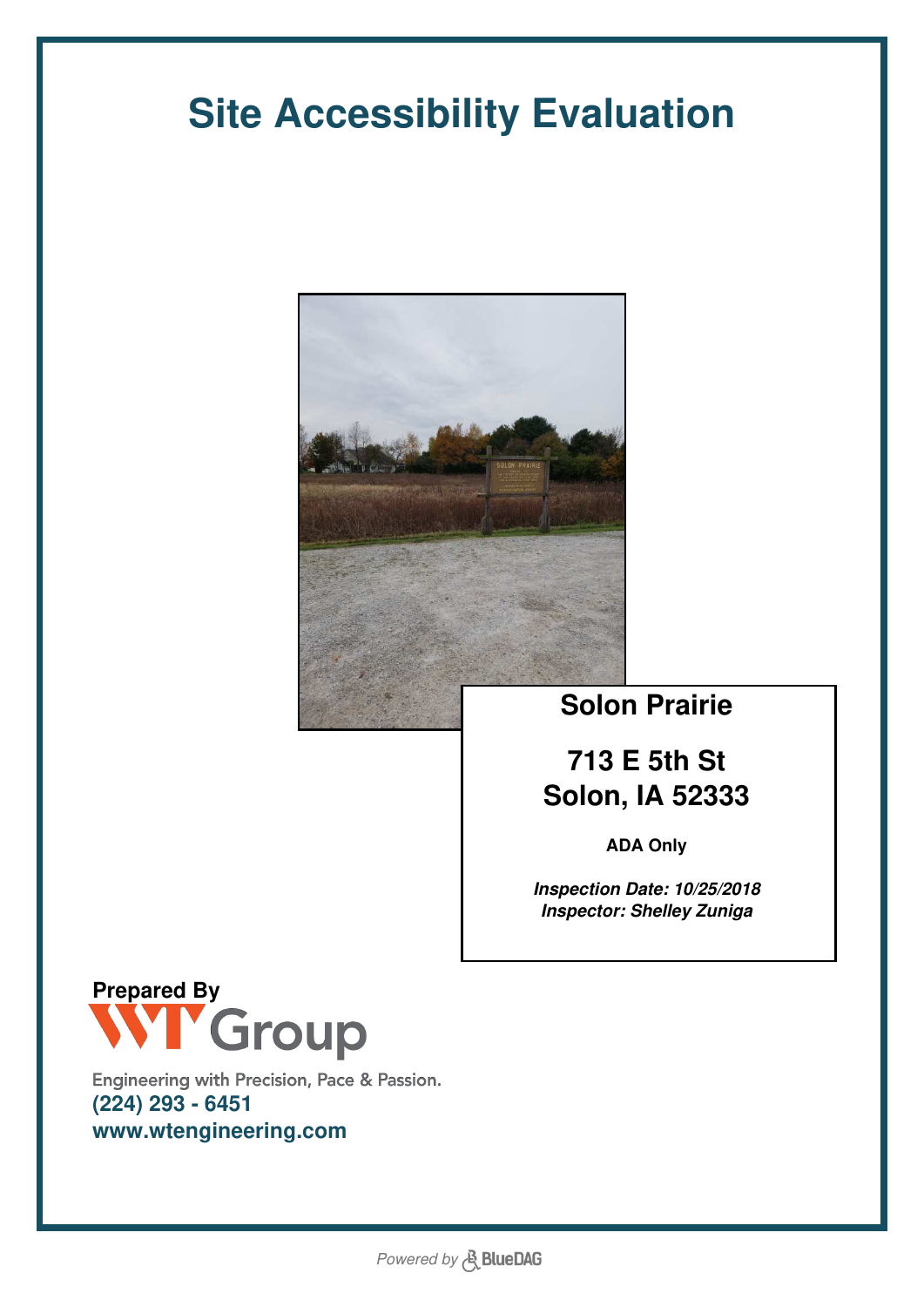



February 3, 2019

Donna Brooks Grants Assistant Johnson County 913 S. Dubuque St. Iowa City, IA, 52240

Dear Donna:

Thank you for the opportunity to be of service to you by performing an accessibility evaluation for the Solon Prairie located at 713 E 5th St, Solon, IA, 52333. The facility was inspected on 10/25/2018.

We recommended that all barriers that are identified in this evaluation recommended in one of the phases below, be removed as soon as possible. A transition plan should be developed to assist in planning the removal of all barriers. To help with this, we have identified all barriers on a finding by finding basis with a phase identifier as follows:

1 (Phase 1): Should be completed immediately. This category includes findings that have little or no cost, were in violation of the codes at the time of construction, or pose an imminent safety threat.

2 (Phase 2): Should be completed as soon as possible. Includes findings that would remove barriers to the greatest number of people to your goods and services and finding new to the technical standards such as recreation elements

3 (Phase 3): Should be completed as soon as possible, but there may be other items that will provide greater access to persons with disabilities. This category includes findings that have a high financial impact on the entity, are subject to standards not yet final, or involve a partner entity.

4 (Option): Not necessary to complete, because other sites exist that meet Title II requirements for program access, or retrofit is technically infeasible, or variance is a construction tolerance.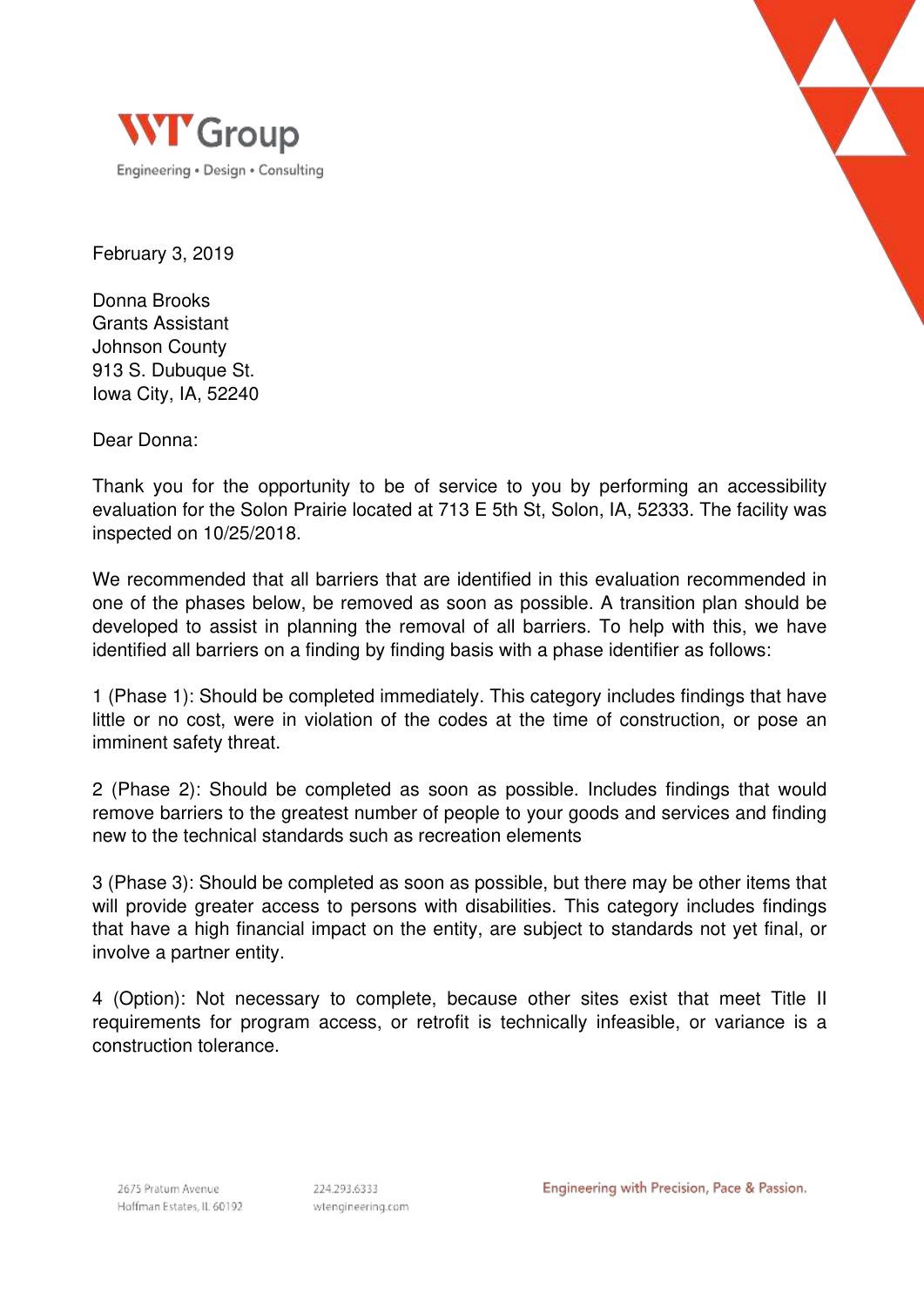



5 (Smart Practice): Should be completed but not necessarily required. This category includes findings and or elements that were in compliance with previous editions of the codes and standards but have since changed. This category also includes techniques or elements that are not a part of the federal or state requirements, but are suggested in advisory language, or have been successfully implemented by other entities. Generally, these items are easily modified to provide the greatest degree of access as well as compliance with the most current codes and standards.

We have applied these priorities to the transition plan to create an order of retrofit for Johnson County sites. The transition plan is an Excel document that is easily modified, should circumstances or priorities change for the County. In addition, it is easily searched in many different ways.

Periodic maintenance to ensure continued accessibility is essential in providing a safe and usable environment. Parking lot markings, signage, door opening pressures, and maintaining clear floor space at doors and other elements and fixtures, available to the public, must be part of an ongoing maintenance schedule.

If you have any questions regarding this report or would like to schedule a meeting with myself and your architect, attorney, or contractor, please feel free to contact me.

Sincerely, Shelley Zuniga Shelley Zuniga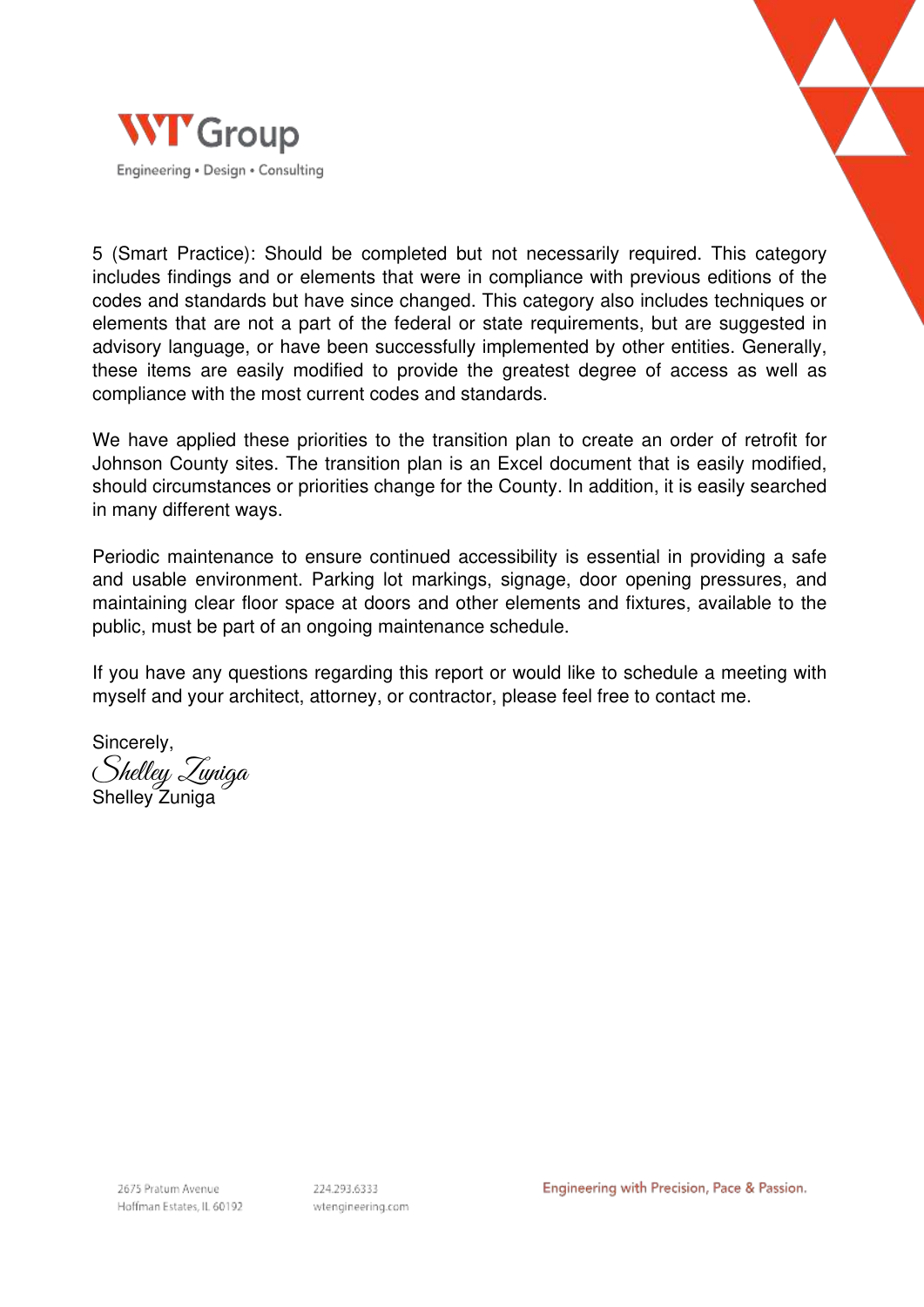### **Parking**

#### **Lat: 41.8021000000, Long: -91.4904000000**

#### **Finding: 1**

**There are no accessible parking stalls.**

**Each lot where parking is provided for the public as clients, guests or employees, shall provide accessible parking and shall be located on the shortest accessible route of travel from adjacent parking to an accessible entrance.**

**Citation:**

**As Built:**

**2015 ABAAS Section: F208.2**

**gravel lot, no accessible features**

**2010 ADAS Section: 208.2**

**1991 ADAAG Section: 4.1.2**

#### **Recommendation:**

**Create one or more 8' accessible parking stalls, with one 5' adjacent access aisle, with proper signage and striping based on the total number of stalls; in the alternative, leave as is until developed**



| <b>Total Number of Parking Spaces</b><br><b>Provided in Parking Facility</b> | <b>Minimum Number of Required</b><br><b>Accessible Parking Spaces</b> |
|------------------------------------------------------------------------------|-----------------------------------------------------------------------|
| 1 to 25                                                                      |                                                                       |
| 26 to 50                                                                     | $\overline{2}$                                                        |
| 51 to 75                                                                     | 3                                                                     |
| 76 to 100                                                                    |                                                                       |
| 101 to 150                                                                   | 5                                                                     |
| 151 to 200                                                                   | 6                                                                     |
| 201 to 300                                                                   |                                                                       |
| 301 to 400                                                                   | 8                                                                     |
| 401 to 500                                                                   | 9                                                                     |
| 501 to 1000                                                                  | 2 percent of total                                                    |
| 1001 and over                                                                | 20, plus 1 for each 100, or fraction thereof, over 1000               |